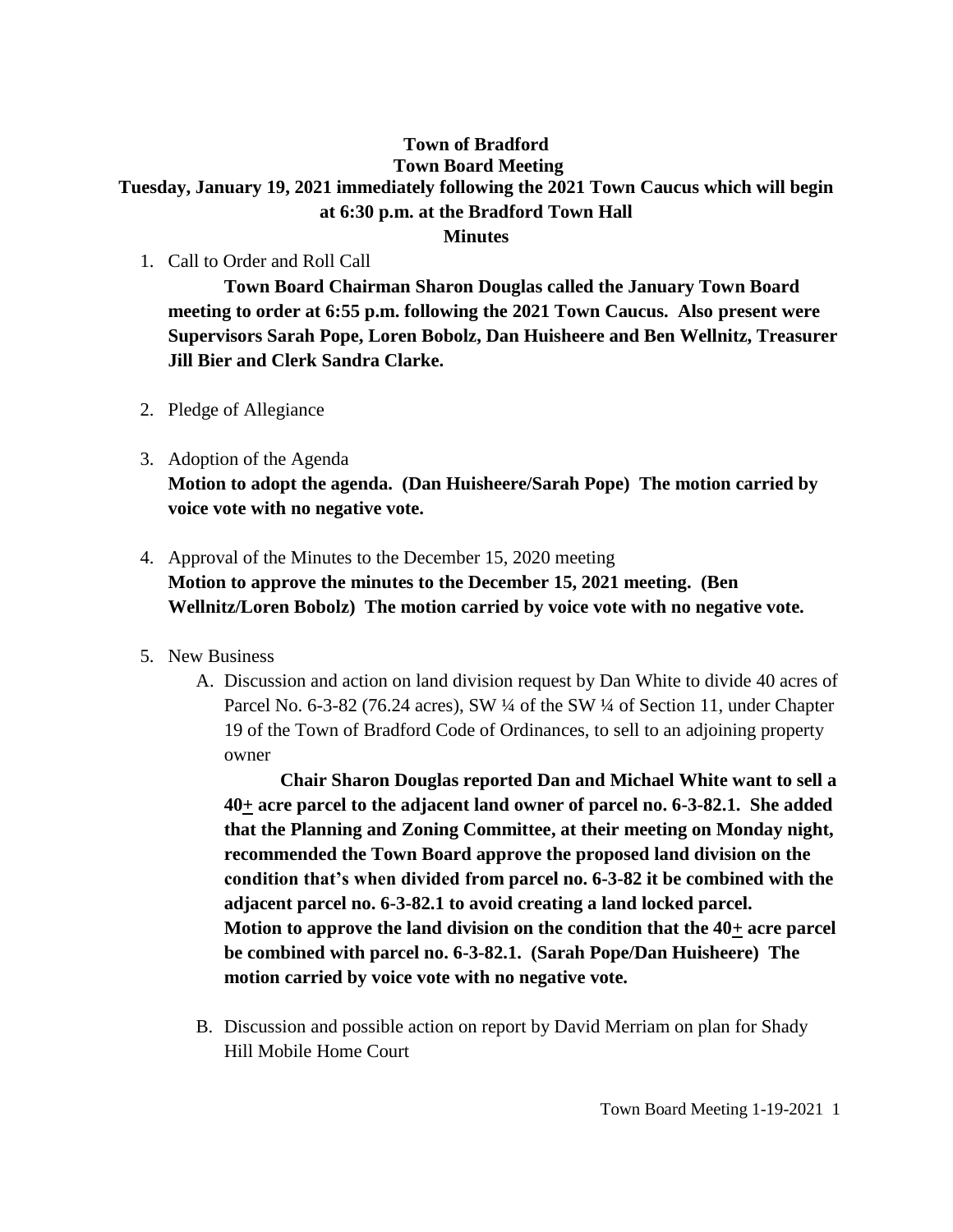## **Chair Sharon Douglas reported that neither she nor Town Attorney Michael Oellerich has heard from David Merriam.**

- C. Discussion and possible action on proposed Solar Farm agreement **Chair Sharon Douglas reported that they have not had their second meeting yet.**
- D. Discussion and action on town insurance renewal

**Motion that they move forward with the renewal of the Town Insurance with The Horton Group Inc. (Sarah Pope/Loren Bobolz) The motion carried by voice vote with no negative vote.**

E. Delavan Darien School District Report

**Chair Sharon Douglas read the Delavan Darien School District Report which is available to anyone interested by contacting the Town Clerk.**

F. Discussion and action on report by Fire District Representative

**Chair Sharon Douglas attended the Fire District meeting in Loren Bobolz's absence. She reported that the total runs for Fire/EMS were 46 for December. Year to date for 2020 the total was 492 as compared to 458 in 2019. Chief Ruosch reported that they continue to train in small groups. Staff policy will be reviewed and a recommendation was made to create a new board member packet for any new fire board member. The Fire Chief received a bill for a worker's comp claim that occurred in 2018 for about \$496.00 but he was unable to find any paperwork relating to the incident. Colin Cleland stated that he remembered the incident and the fire board approved payment. The brush/plow truck needs some work to replace front ball joints, tie rods, alignment and brake work. The cost will be about \$2,792.35. The south bay entrance, that needs to be backtopped, is pushed to the spring. SCBA Packs will be arriving anytime. There was discussion among the members regarding the new slurry storage that is being built by Tom Collins in the Town of Clinton. The bank has encouraged the Fire Board to do a new fire district agreement. With the contributions by the Town of Bradford, Town of Clinton and the Village the loan has been reduced from nearly \$400,000 to about \$170,000.**

- G. Discussion and action on Zoning Officer Report **The clerk had not received a zoning report.**
- H. Discussion and action on Supervisors' evaluation of their sections of roads

Town Board Meeting 1-19-2021 2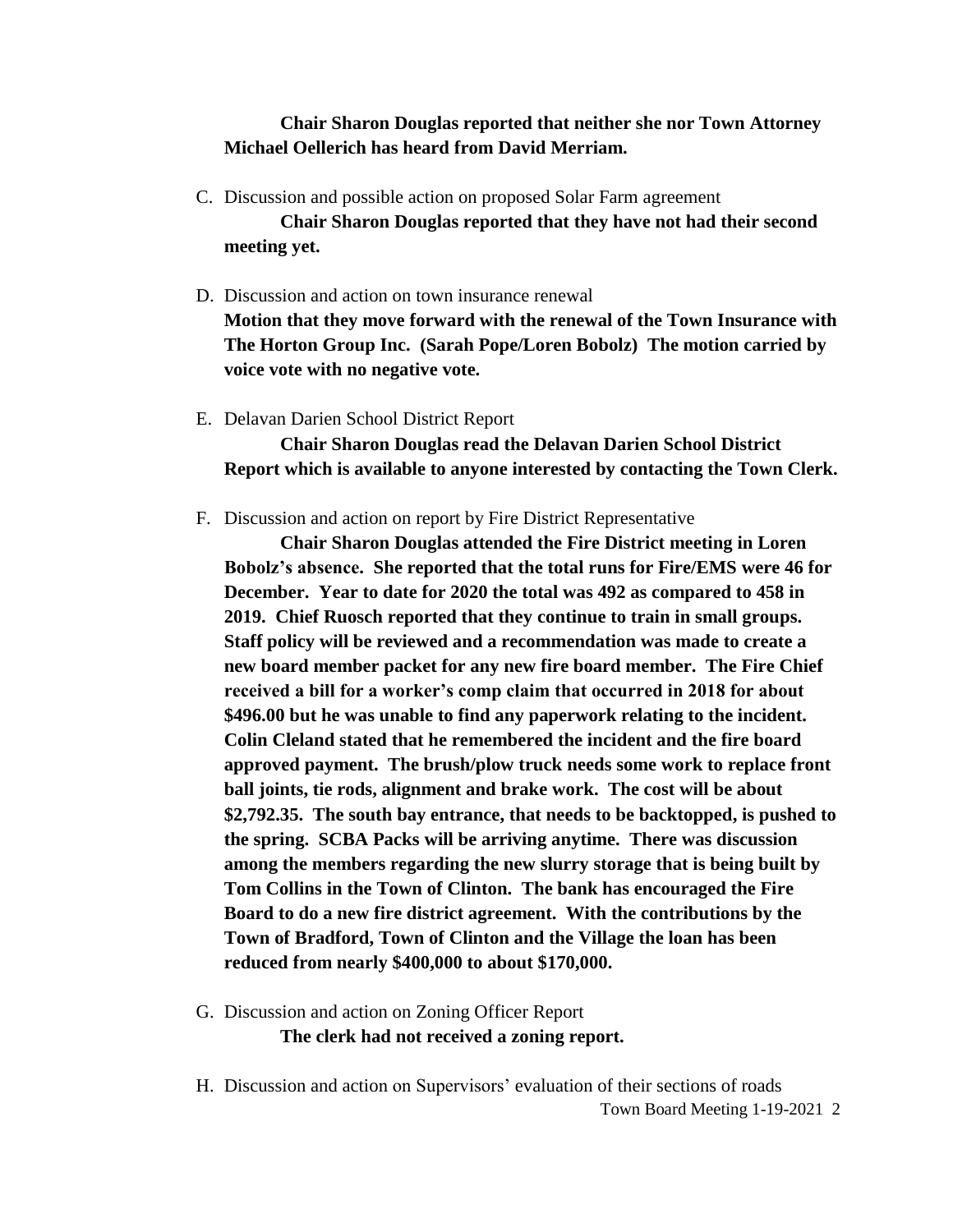**Sharon Douglas reported that the road sign to replace the Reid Road sign that was stolen came today. Ben Wellnitz took the tires that were picked up in to the Janesville land fill and the cost to the town was \$72.00. Chair Sharon Douglas reminded the board members to look and make sure road signs can be seen and are not obscured by brush, etc.**

I. Discussion and action on roadwork, including but not limited to tree trimming, culvert repair and replacement, crack filling, ditching, shouldering, maintenance including replacement of signs and posts, paver repair, pot hole filling and Emerald Grove Bridge Project, Creek Road TRIP project

**Chair Sharon Douglas reported that she had met with Ryan Rudzinski out on the east end of E. Creek Road to look at some trees that still need to be removed for the E. Creek Road LRIP reconstruction project. There will be an opening of the bids for the project on January 29th at 10 a.m. at the Batterman office and Ryan Rudsinski will attend the February Town Board meeting for approval of the bid and award of the contract for the project. Sharon Douglas reported that she had information on borrowing money from the Commissioner of Public Lands as one option if short term borrowing is necessary for this project. For LRIP Projects the invoices must be paid by the municipality before being reimbursed by the state. She added that another option would be to check with local banks on their interest rates.**

**Chair Sharon Douglas reported that the Emerald Grove Road RR Bridge Project is still moving forward.**

**Regarding the bridge inspection report, Sharon Douglas will work with Dan Huisheere on what needs to be done this spring such as replacing markers and clearing vegetation.**

J. Discussion and action on Town Hall Repair Committee Report

**Board members will check on estimates for having the electrical hookup done on the new air purifier.**

**Loren Bobolz reported that he has a contract for pest control in the Town Hall and they will spray for bugs. Sarah Pope suggested they sell the old coal stove.**

- K. Discussion and action on approval of Driveway Permit Applications **No permits were received.**
- L. Discussion and action on Utility Permit Applications **No permits were received.**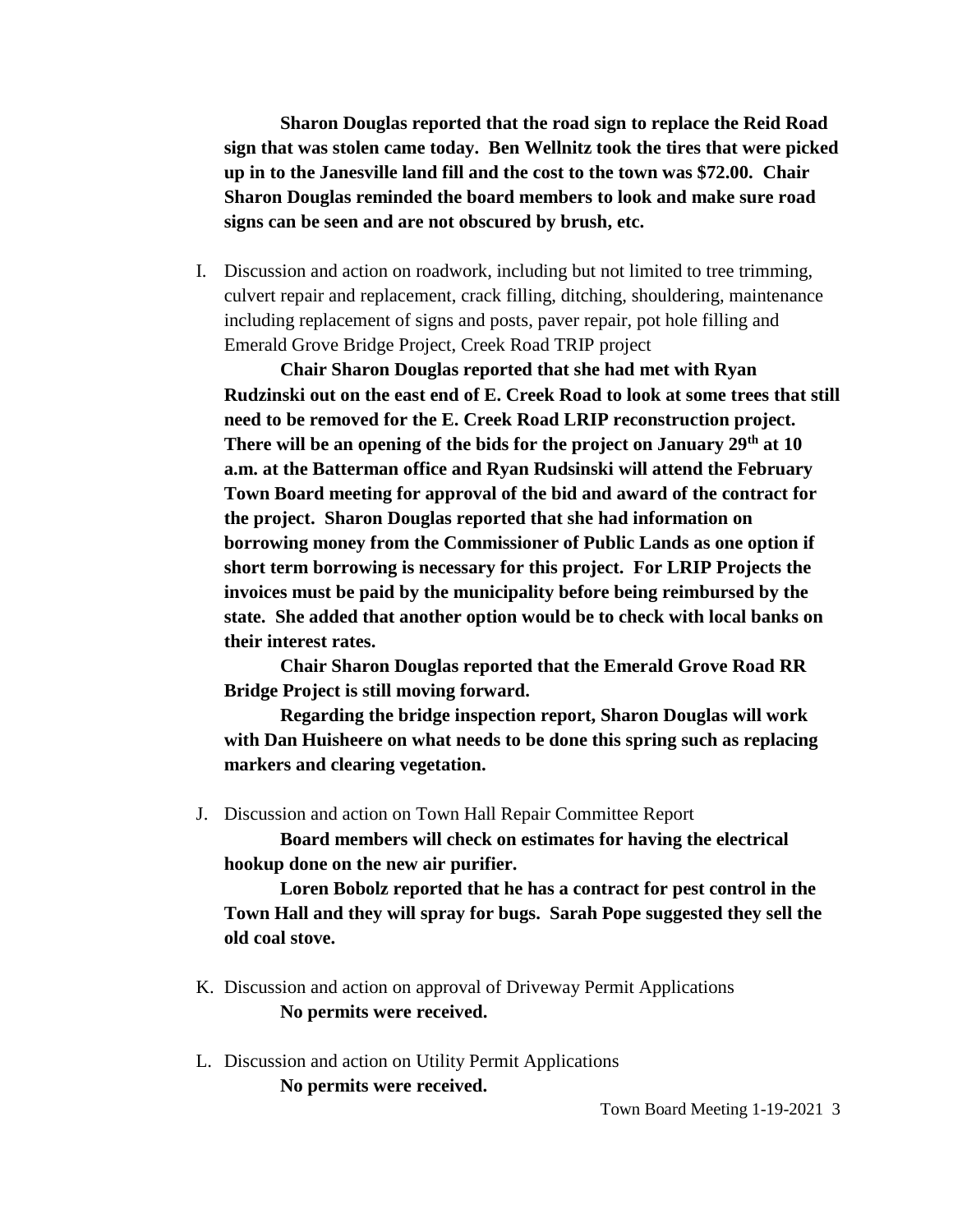- M. Set date for February Town Board Meeting if there is to be a Spring Primary **Because of the Spring Primary on the third Tuesday in February, the February Town Board meeting was changed to Thursday, February 18, 2021 at 6:30 p.m.**
- 6. Citizen Participation **None.**
- 7. Announcements and Reports
	- A. **The February town board meeting will be held on Thursday, February 18th , 2020.**
	- B. Rock County Sheriff's Report **No report.**
	- C. **The Rock County WTA meeting will be held on Thursday, January 21, 2021 beginning at 7:00 p.m. by a Zoom meeting. Board members can connect by computer or phone.**
- 8. Treasurer's Report

**Motion to approve the Treasurer's Report. (Ben Wellnitz/Dan Huisheere) The motion carried by voice vote with no negative vote.**

9. Bills for Approval

**The invoice for the Assessor's assessment contract payment has not been received. Motion to approve the bills for payment except for the Assessor's payment. (Dan Huisheere/Sarah Pope) The motion carried by voice vote with no negative vote.**

10. Adjournment

**Motion to adjourn. (Sarah Pope/Loren Bobolz) The motion carried by voice vote with no negative vote.**

**Respectfully submitted,**

**Sandra Clarke, Clerk**

Bills for Approval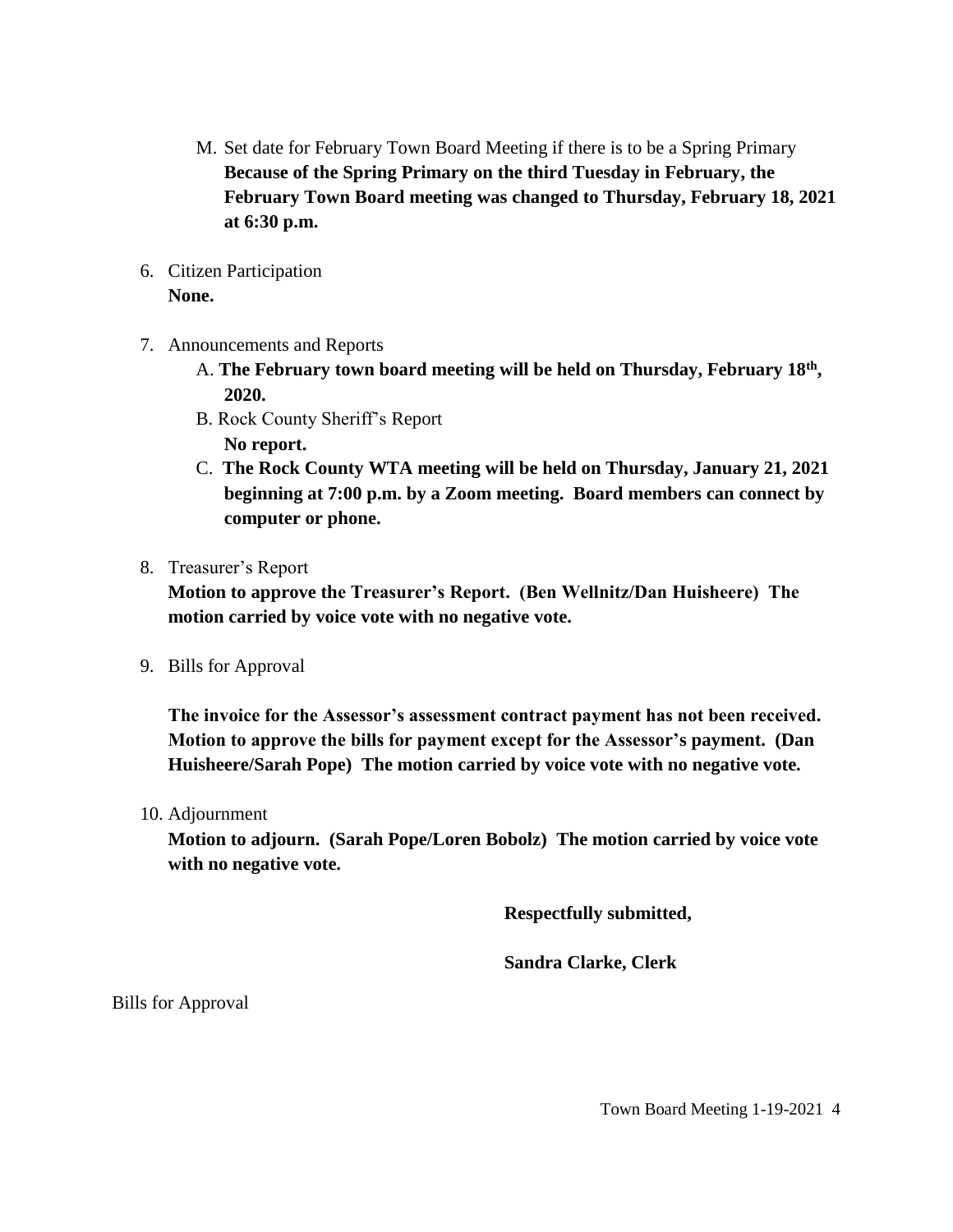| <b>Rock Energy Cooperative</b>           | Town Hall Light                                                              | \$31.66    |
|------------------------------------------|------------------------------------------------------------------------------|------------|
| <b>Alliant Energy</b>                    | Hwy. $exp. - street$ lights                                                  | 50.81      |
|                                          |                                                                              |            |
| <b>Rock Valley Publishing LLC</b>        | Publications-recycling                                                       |            |
|                                          | exp. - 8.16,<br>Tn. Bd. exp.-37.97                                           | 46.13      |
|                                          |                                                                              |            |
| Lentells Disposal                        | Recycling                                                                    | 500.00     |
| <b>Clinton Community School District</b> | <b>Monthly Parking Permit Fees-</b>                                          |            |
|                                          | (January)                                                                    | 157.60     |
|                                          |                                                                              |            |
| Pat's Services, Inc.                     | Town Hall exp.-                                                              |            |
|                                          | $(11-28 \text{ to } 12-25-2020)$                                             | 90.00      |
| Nowlan & Mouat LLP                       | Legal Fees- General                                                          | 148.00     |
|                                          |                                                                              |            |
| Sandra Clarke                            | Clerk exp.- Wisconsin Municipal                                              |            |
|                                          | <b>Clerks Association dues</b>                                               | 65.00      |
| Sandra Clarke                            | Town Board exp.-internet for                                                 |            |
|                                          | Town Hall due before 1/16/2021                                               | 50.04      |
|                                          |                                                                              |            |
| Sandra Clarke                            | Town Board $exp. - 2$ -year renewal<br>Fee for Town Weebly website<br>120.00 |            |
|                                          |                                                                              |            |
| <b>US Cellular</b>                       | Town Board exp.- internet for                                                |            |
|                                          | Town Hall due February, March                                                |            |
|                                          | and April                                                                    | 160.65     |
|                                          |                                                                              |            |
| <b>Rock County Dept.of Public Works</b>  | Hwy.exp. -culvert pipe                                                       | 426.96     |
|                                          |                                                                              |            |
| <b>Ideal Midwest LLC</b>                 | Hwy. $exp. - snow$ plowing                                                   | 13,333.33  |
| <b>Rock County Treasurer</b>             | <b>January Tax Settlement</b>                                                | 189,092.98 |
|                                          |                                                                              |            |
| <b>Clinton Community School District</b> | January Tax Settlement                                                       | 288,978.65 |